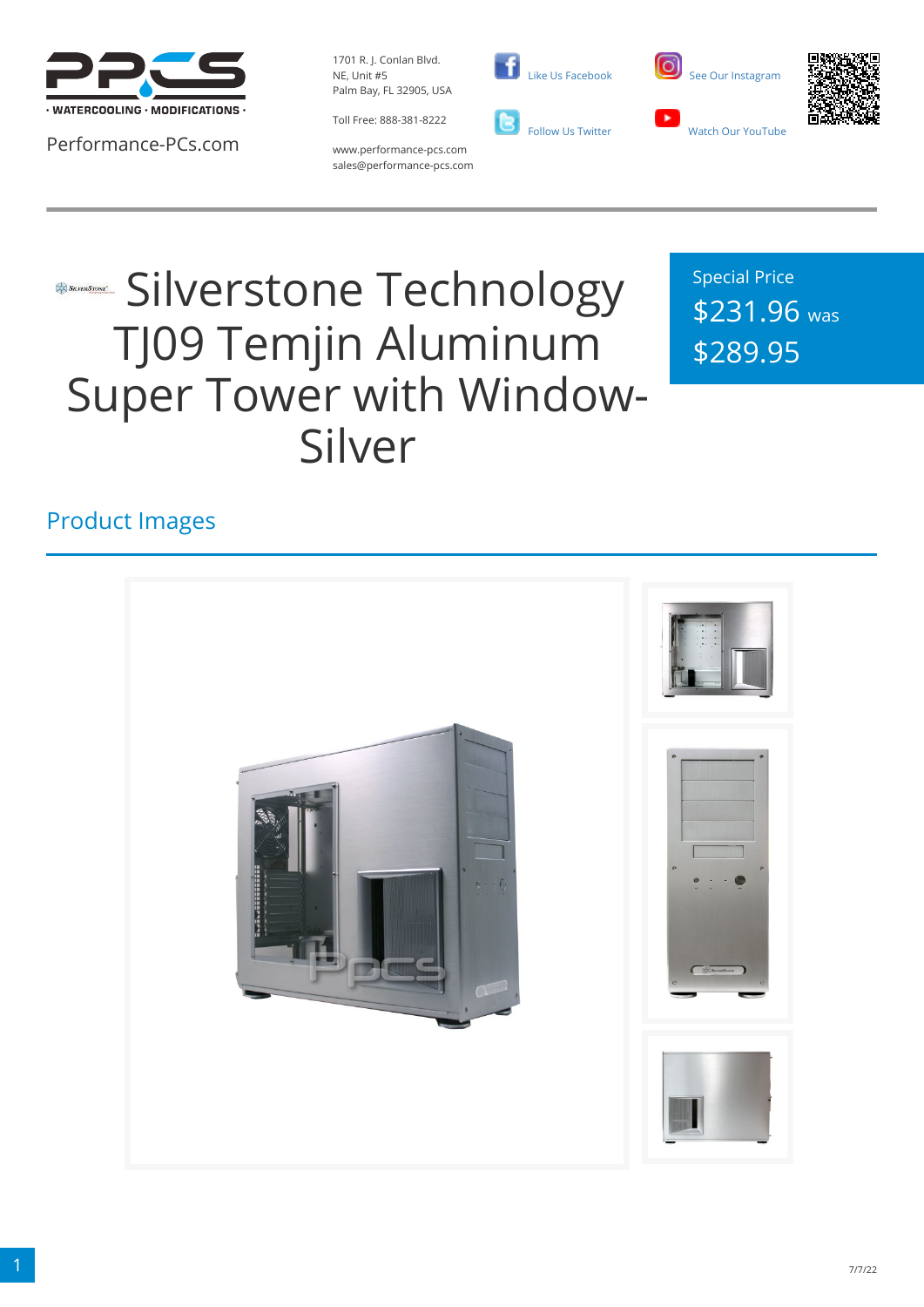



#### Short Description

The Temjin TJ09 is the first SilverStone chassis designed with graphics card cooling as one of the priorities. To meet this challenge, a brand new mid-section air duct was created to bypass the hard drive cage, allowing the strategically placed 120mm to draw cool air from outside of the chassis and blow it directly onto the expansion slot area.

### **Description**

#### Product Details:

The Temjin TJ09 is the first SilverStone chassis designed with graphics card cooling as one of the priorities. To meet this challenge, a brand new mid-section air duct was created to bypass the hard drive cage, allowing the strategically placed 120mm to draw cool air from outside of the chassis and blow it directly onto the expansion slot area. CPU and hard drives are also cooled exclusively by 120mm fans to maximize airflow while reducing noise. Covered in styling reminiscent of beautiful chassis of years past, the TJ09' s advanced structure is second in stiffness only to the unibody designed TJ07. If you have been waiting for a chassis with plenty of technical and aesthetic excellence worthy of an upgrade, then the TJ09 is the one.

#### Features

Features:

- Premium all-aluminum chassis for extended ATX, ATX, SSI motherboards
- 120mm fan only design for ultimate performance & quietness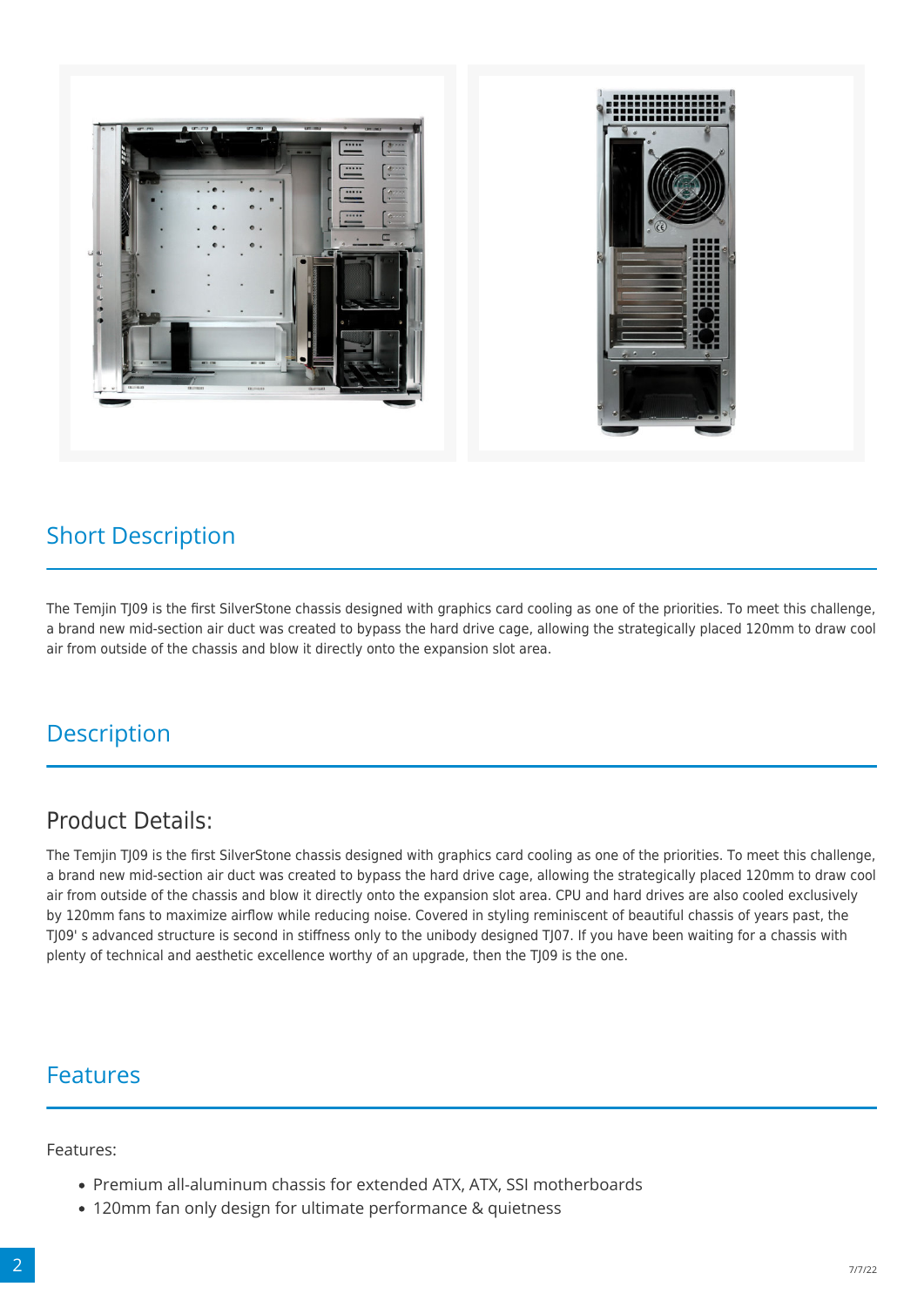- Unprecedented air duct dedicated for graphics card cooling
- Advanced structural engineering with superior chassis stiffness
- User friendly layout with multiple tool-less access
- Classic SilverStone styling and finish

## Specifications

#### Specifications:

| Material              | 5.0mm aluminum front panel, 2.0mm aluminum body           |                                       |              |                         |
|-----------------------|-----------------------------------------------------------|---------------------------------------|--------------|-------------------------|
| Color                 | <b>Black</b>                                              |                                       |              |                         |
|                       | Silver                                                    |                                       |              |                         |
| Motherboard           | SSI, Extended ATX, ATX, Micro ATX                         |                                       |              |                         |
| Model                 | <b>Standard Model</b>                                     | SST-TJ09B (black)                     | W/<br>Window | SST-TJ09B-W<br>(black)  |
|                       |                                                           | SST-TJ09S (silver)                    |              | SST-TJ09S-W<br>(silver) |
| <b>Drive Bay</b>      | Exposed                                                   | 5.25" x 4, 3.5" x 1                   |              |                         |
|                       | Internal                                                  | 3.5" x 6                              |              |                         |
| <b>Cooling System</b> | Top                                                       | 2 x 120mm fan slots                   |              |                         |
|                       | Rear                                                      | 1 x 120mm exhaust fan, 1200rpm, 21dBA |              |                         |
|                       | Mid-section                                               | 1 x 120mm intake fan, 1200rpm, 21dBA  |              |                         |
|                       | Front/HDD area                                            | 1 x 120mm fan slot                    |              |                         |
| <b>Expansion Slot</b> | $\overline{7}$                                            |                                       |              |                         |
| Front I/O Port        | USB2.0 x 2<br>IEEE1394 x 1<br>audio $\times$ 1]<br>MICx 1 |                                       |              |                         |
| <b>Power Supply</b>   | 1 x Optional standard PS2 (ATX) or 1 x Redundant PS2      |                                       |              |                         |
| Net Weight            | 11 kg                                                     |                                       |              |                         |
| Dimension             | 210 mm (W) x 525 mm (H) x 605 mm (D)                      |                                       |              |                         |